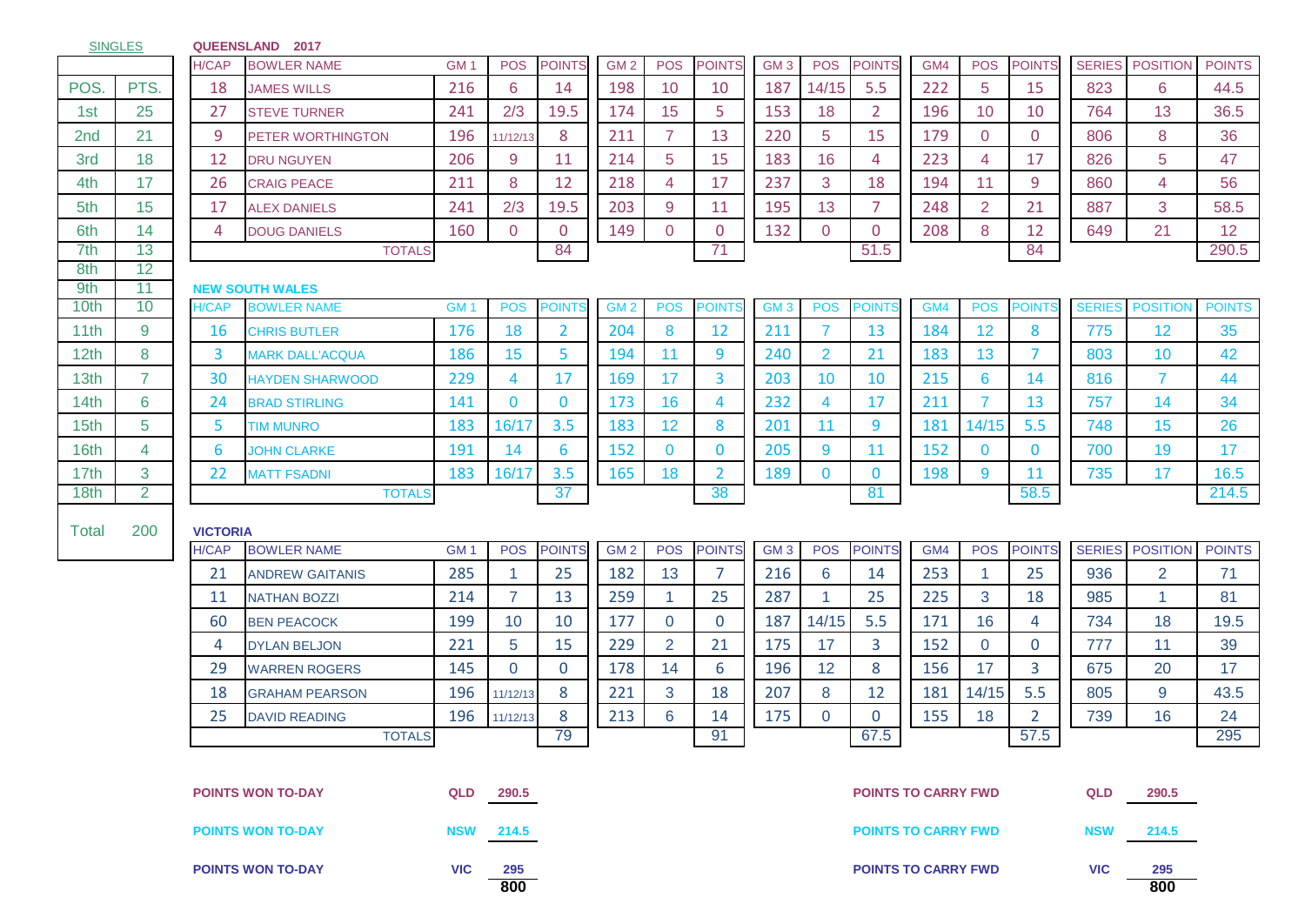**QUEENSLAND** POS. PTS. H/CAP BOWLER.NAME GM 1 | POS |POINTS||GM 2 | POS |POINTS||GM 3 | POS |POINTS||GM4 | POS |POINTS||SERIES||POSITION||POINTS 1st 46 26 CRAIG PEACE 167 167 200 2nd 35 17 ALEX DANIELS 194 6/7 15 188 8 9 158 8 9 152 7/8 11 692 3rd 29 TOTALS **361 347 333 351 1392** 4th 25 27 STEVE TURNER 216 131 181 200 134 184 781 5th 21 12 DRU NGUYEN 145 6/7 15 245 1 46 226 2 35 167 7/8 11 783 6th 17 TOTALS **361 426 426 351 1564** 7th 13 18 JAMES WILLS 190 1 147 198 198 209 1 744 8th | 9 | | 9 |PETER\_WORTHINGTON | 207 | 3 | 29 | 221 | 5 | 21 | 179 | 5 | 21 | 233 | 2 | 35 | 840 9th 5 TOTALS **397 368 377 442 1584** Total 200 **STATE TOTALS 59 76 65 57 257 NEW SOUTH WALES** POS. PTS. H/CAP BOWLER NAME GM 1 POS POINTS GM 2 POS POINTS GM 3 POS POINTS GM4 POS POINTS SERIES POSITION POINTS 1st 46 30 HAYDEN SHARWOOD 178 177 179 179 232 766 2nd 35 5 TIMMUNRO 206 4 25 197 4 25 239 3 29 175 4 25 817 3rd 29 TOTALS **384 374 418 407 1583** 4th 25 3 MARK DALL'ACQUA 218 182 146 235 235 781 5th 21 22 MATT FSADNI 195 2 35 223 2 35 168 9 5 182 3 29 768 6th 17 TOTALS **413 405 314 417 1549** 7th 13 16 CHRIS BUTLER 145 204 210 230 789 8th 9 24 BRAD STIRLING 213 8 9 189 3 29 161 6 17 222 1 46 785 9th 5 TOTALS **358 393 371 452 1574** Total 200 **STATE TOTALS 69 89 51 100 309 VICTORIA** POS. PTS. H/CAP BOWLERNAME GM1 | POS POINTS | GM2 | POS POINTS | GM3 | POS POINTS | GM4 | POS POINTS | SERIES | POSITION | POINTS 1st 46 60 BEN PEACOCK 202 160 160 179 179 175 1716 2nd | 35 | | 18 GRAHAM PEARSON | 178 | 5 | 21 | 190 | 7 | 13 | 171 | 7 | 13 | 155 | 9 | 5 | | 694 3rd 29 TOTALS **380 350 350 330 1410** 4th 25 21 Andrew Gaitanis 256 1 167 226 1893 188 1897 5th | 21 | 11 |NATHAN BOZZI | 169 | 1 | 46 | 158 | <sup>9</sup> | <sup>5</sup> | 243 | <sup>1</sup> | <sup>46</sup> | 182 | <sup>5</sup> | <sup>21</sup> | 752 6th 17 TOTALS **425 325 469 370 1589** 7th 13 4 DYLAN BELJON 184 184 187 187 240 1910 191 8th | 9 | | 25 |DAVID READING | 169 | <sup>9</sup> | <sup>5</sup> | 179 | <sup>6</sup> | <sup>17</sup> | 173 | <sup>4</sup> | <sup>25</sup> | 163 | <sup>6</sup> | <sup>17</sup> | | 684 9th 5 TOTALS **353 366 413 354 1486** Total 200 **STATE TOTALS 72 35 84 43 234 POINTS BROUGHT FORWARD QLD 290.5 QLD 257 QLD 547.5 POINTS WON TO-DAY TOTAL POINTS TO CARRY FWD POINTS BROUGHT FORWARD NSW 214.5 NSW 309 NSW 523.5 POINTS BROUGHT FORWARD VIC 295 VIC 234 VIC 529 POINTS WON TO-DAY TOTAL POINTS TO CARRY FWD800 800 1600** 25 163 6 17 7 9 5 1 179 6 17 1 173 4 25 1 163 6 17 1 684 46 182 5 21 1 1 46 || 158 || 9 || 5 || 243 || 1 || 46 || 182 || 5 || 21 || 1752 || 118 13 155 9 5 9 5 | 21 | 190 | 7 | 13 | 171 | 7 | 13 | 155 | 9 | 5 | 694 | 52 3 | 29 | 221 | 5 | 21 | 179 | 5 | 21 | 233 | 2 | 35 | 840 | 2 | 106 6/7 | 15 | 245 | 1 | 46 | 226 | 2 | 35 | 167 | 7/8 | 11 | 783 | 4 | 107 6/7 | 15 | 188 | 8 | 9 | | 158 | 8 | 9 | | 152 | 7/8 | 11 | | 692 | 9 | 144 8 9 189 3 29 161 6 17 222 1 46 785 5 101 2 35 223 2 35 168 9 5 182 3 29 768 6 104 4 25 197 4 25 239 3 29 175 4 25 817 3 104 DOUBLES DOUBLES DOUBLES **POINTS TO CARRY FWD**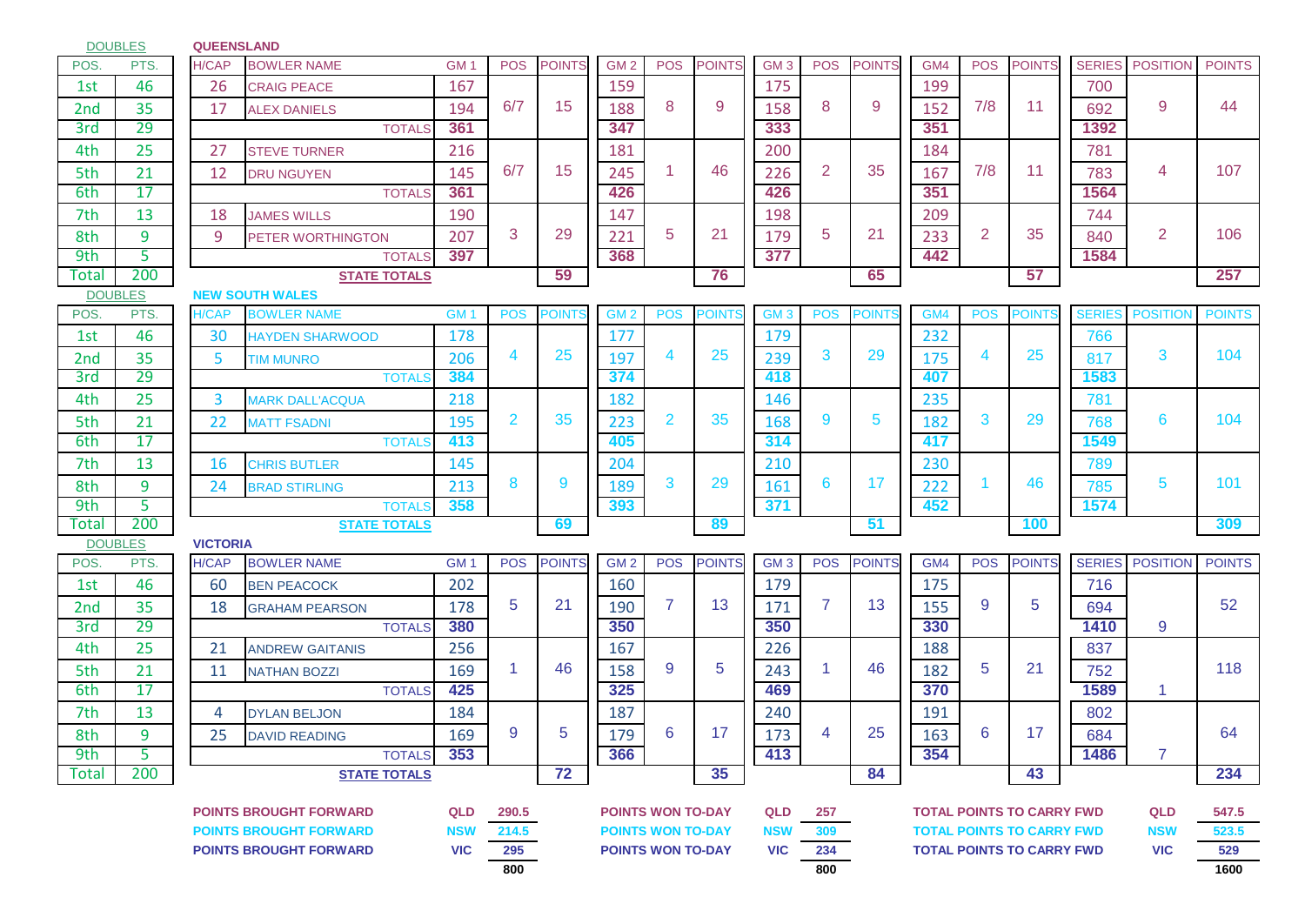| <b>TRIPLES</b>                |      | <b>H/CAP</b>             | <b>BOWLER NAME</b>                            | GM <sub>1</sub> | <b>POS</b>     | <b>POINTS</b> | GM <sub>2</sub> | <b>POS</b>               | <b>POINTS</b> | GM <sub>3</sub> | <b>POS</b>     | <b>POINTS</b> | GM4                                                                                | <b>POS</b>     | <b>POINTS</b> | <b>SERIES</b> | <b>POS</b> | <b>POINTS</b> |
|-------------------------------|------|--------------------------|-----------------------------------------------|-----------------|----------------|---------------|-----------------|--------------------------|---------------|-----------------|----------------|---------------|------------------------------------------------------------------------------------|----------------|---------------|---------------|------------|---------------|
| POS.                          | PTS. | 18                       | <b>JAMES WILLS</b>                            | 222             |                |               | 202             |                          |               | 200             |                |               | 199                                                                                |                |               | 823           |            |               |
| 1st                           | 50   | 9                        | PETER WORTHINGTON                             | 245             | 1              | 50            | 230             | $\mathbf{1}$             | 50            | 250             | 1              | 50            | 266                                                                                | 1              | 50            | 991           |            | 200           |
| 2 <sub>nd</sub>               | 40   | 12                       | <b>DRU NGUYEN</b>                             | 210             |                |               | 227             |                          |               | 244             |                |               | 223                                                                                |                |               | 904           |            |               |
| 3rd                           | 34   |                          | <b>TOTALS</b>                                 | 677             |                |               | 659             |                          |               | 694             |                |               | 688                                                                                |                |               | 2718          |            |               |
| 4th                           | 30   |                          |                                               |                 |                |               |                 |                          |               |                 |                |               |                                                                                    |                |               |               |            |               |
| 5th                           | 25   | 27                       | <b>STEVE TURNER</b>                           | 206             |                |               | 219             |                          |               | 190             |                |               | 172                                                                                |                |               | 787           |            |               |
| 6th                           | 21   | 26                       | <b>CRAIG PEACE</b>                            | 207             | 3              | 34            | 228             | 3                        | 34            | 174             | 5              | 25            | 209                                                                                | 3              | 34            | 818           |            | 127           |
| Total                         | 200  | 4                        | <b>DOUG DANIELS</b>                           | 196             |                |               | 203             |                          |               | 192             |                |               | 183                                                                                |                |               | 774           |            |               |
|                               |      |                          | <b>TOTALS</b>                                 | 609             |                |               | 650             |                          |               | 556             |                |               | 564                                                                                |                |               | 2379          |            |               |
|                               |      |                          | <b>STATE TOTALS</b><br><b>NEW SOUTH WALES</b> |                 |                |               |                 |                          |               |                 |                |               |                                                                                    |                |               |               |            | 327           |
| <b>TRIPLES</b>                |      | H/CAP                    | <b>BOWLER NAME</b>                            | GM <sub>1</sub> | <b>POS</b>     | <b>POINTS</b> | GM <sub>2</sub> | <b>POS</b>               | <b>POINTS</b> | GM <sub>3</sub> | <b>POS</b>     | <b>POINTS</b> | GM4                                                                                | <b>POS</b>     | <b>POINTS</b> | <b>SERIES</b> | <b>POS</b> | <b>POINTS</b> |
| POS.                          | PTS. | 16                       | <b>CHRIS BUTLER</b>                           | 198             |                |               | 205             |                          |               | 174             |                |               | 195                                                                                |                |               | 772           |            |               |
| 1st                           | 50   | 3                        | <b>MARK DALL'ACQUA</b>                        | 192             | 4              | 30            | 198             | 4                        | 30            | 145             | 6              | 21            | 196                                                                                | $\overline{2}$ | 40            | 731           |            | 121           |
| 2nd                           | 40   | 24                       | <b>BRAD STIRLING</b>                          | 217             |                |               | 202             |                          |               | 169             |                |               | 190                                                                                |                |               | 778           |            |               |
| 3rd                           | 34   |                          | <b>TOTALS</b>                                 | 607             |                |               | 605             |                          |               | 488             |                |               | 581                                                                                |                |               | 2281          |            |               |
| 4th                           | 30   |                          |                                               |                 |                |               |                 |                          |               |                 |                |               |                                                                                    |                |               |               |            |               |
| 5th                           | 25   | 30                       | <b>HAYDEN SHARWOOD</b>                        | 253             |                |               | 268             |                          |               | 208             |                |               | 185                                                                                |                |               | 914           |            |               |
| 6th                           | 21   | 5                        | <b>TIM MUNRO</b>                              | 175             | $\overline{2}$ | 40            | 177             | $\overline{2}$           | 40            | 203             | $\overline{2}$ | 40            | 176                                                                                | 4              | 30            | 731           |            | 150           |
| <b>Total</b>                  | 200  | 6                        | <b>JOHN CLARKE</b>                            | 196             |                |               | 208             |                          |               | 209             |                |               | 186                                                                                |                |               | 799           |            |               |
|                               |      |                          | <b>TOTALS</b>                                 | 624             |                |               | 653             |                          |               | 620             |                |               | 547                                                                                |                |               | 2444          |            |               |
| <b>STATE TOTALS</b>           |      |                          |                                               |                 |                |               |                 |                          |               |                 |                |               |                                                                                    |                |               |               |            | 271           |
| <b>TRIPLES</b>                |      | <b>VICTORIA</b><br>H/CAP | <b>BOWLER NAME</b>                            | GM <sub>1</sub> | <b>POS</b>     | <b>POINTS</b> | GM <sub>2</sub> | <b>POS</b>               | <b>POINTS</b> | GM <sub>3</sub> | <b>POS</b>     | <b>POINTS</b> | GM4                                                                                | <b>POS</b>     | <b>POINTS</b> | <b>SERIES</b> | <b>POS</b> | <b>POINTS</b> |
| POS.                          | PTS. | 21                       | <b>ANDREW GAITANIS</b>                        | 194             |                |               | 195             |                          |               | 210             |                |               | 184                                                                                |                |               | 783           |            |               |
| 1st                           | 50   | 11                       | <b>NATHAN BOZZI</b>                           | 173             | 6              | 21            | 208             | 5                        | 25            | 170             | 4              | 30            | 168                                                                                | 5              | 25            | 719           |            | 101           |
| 2nd                           | 40   | 60                       | <b>BEN PEACOCK</b>                            | 163             |                |               | 196             |                          |               | 192             |                |               | 168                                                                                |                |               | 719           |            |               |
| 3rd                           | 34   |                          | <b>TOTALS</b>                                 | 530             |                |               | 599             |                          |               | 572             |                |               | 520                                                                                |                |               | 2221          |            |               |
| 4th                           | 30   |                          |                                               |                 |                |               |                 |                          |               |                 |                |               |                                                                                    |                |               |               |            |               |
| 5th                           | 25   | 4                        | <b>DYLAN BELJON</b>                           | 215             |                |               | 150             |                          |               | 225             |                |               | 181                                                                                |                |               | 771           |            |               |
| 6th                           | 21   | 29                       | <b>WARREN ROGERS</b>                          | 149             |                |               | 188             |                          |               | 159             |                |               | 161                                                                                |                |               | 657           |            |               |
| <b>Total</b>                  | 200  | 18                       | <b>GRAHAM PEARSON</b>                         | 225             | 5              | 25            | 166             | 6                        | 21            | 199             | 3              | 34            | 167                                                                                | 6              | 21            | 757           |            | 101           |
|                               |      |                          | <b>TOTALS</b>                                 | 589             |                |               | 504             |                          |               | 583             |                |               | 509                                                                                |                |               | 2185          |            |               |
| <b>STATE TOTALS</b>           |      |                          |                                               |                 |                |               |                 |                          |               |                 |                |               |                                                                                    |                |               | 202           |            |               |
|                               |      |                          |                                               |                 |                |               |                 |                          |               |                 |                |               |                                                                                    |                |               |               |            |               |
| <b>POINTS BROUGHT FORWARD</b> |      |                          |                                               | <b>QLD</b>      | 547.5          |               |                 | <b>POINTS WON TO-DAY</b> |               | <b>QLD</b>      | 327            |               |                                                                                    |                |               | QLD           | 874.5      |               |
| <b>POINTS BROUGHT FORWARD</b> |      |                          |                                               | <b>NSW</b>      | 523.5          |               |                 | <b>POINTS WON TO-DAY</b> |               | <b>NSW</b>      | 271            |               | <b>TOTAL POINTS TO CARRY FWD</b><br><b>TOTAL POINTS TO CARRY FWD</b><br><b>NSW</b> |                |               |               |            |               |

**VIC 529 VIC 202 VIC 731 POINTS BROUGHT FORWARD POINTS WON TO-DAY TOTAL POINTS TO CARRY FWD**

**QUEENSLAND**

| QLD        | 547.5 |
|------------|-------|
| <b>NSW</b> | 523.5 |
| VIC        | 529   |
|            | 1600  |

**1600 800 2400**